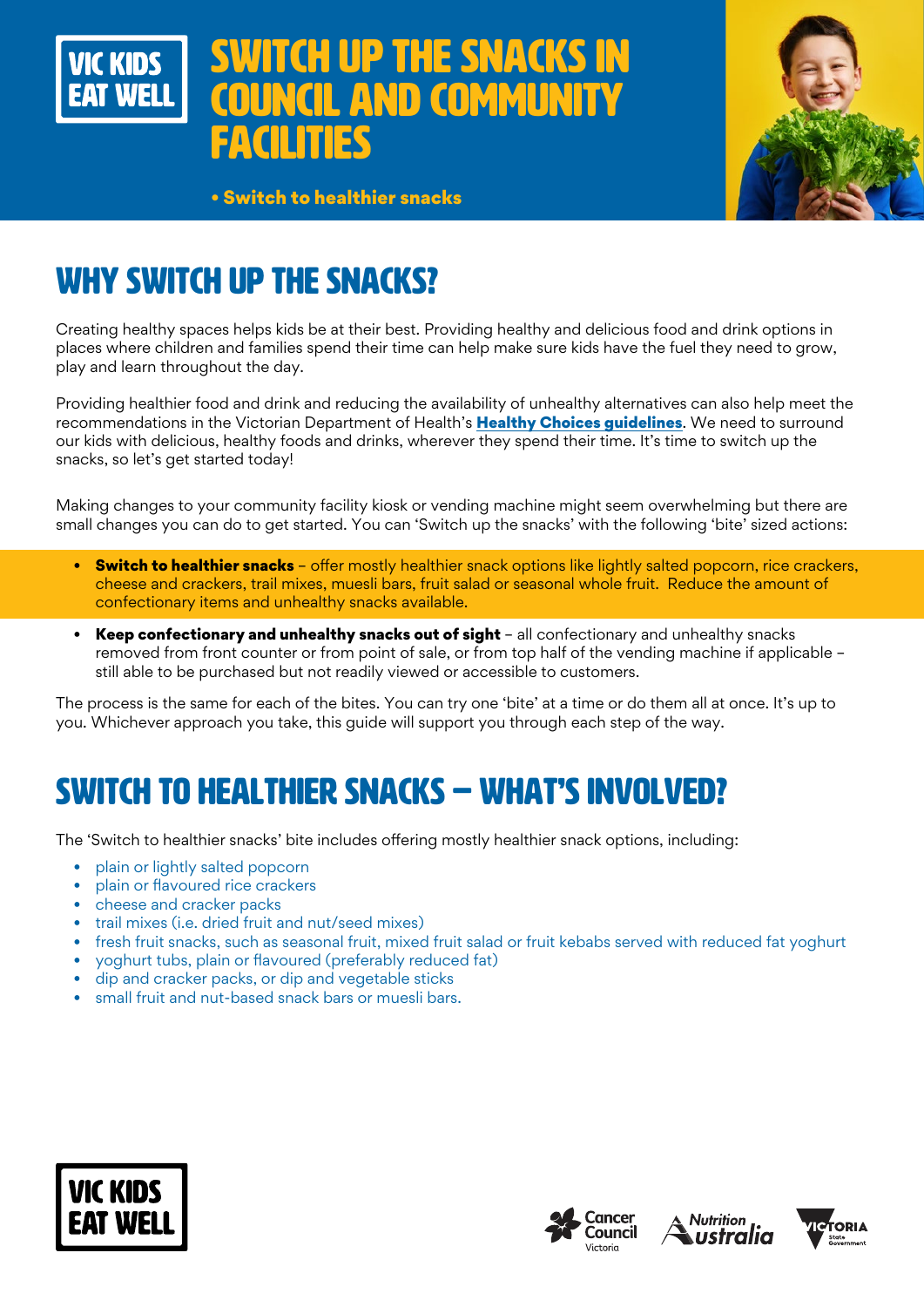The 'Switch to healthier snacks' bite also includes reducing the amount of confectionary items and unhealthy snacks available.

### Confectionary includes:

- chocolate bars, including bars made with cacao nibs
- lollies, such as jellies/gummies, hard candy, liquorice and lollipops
- fudge
- chocolate or yoghurt-coated products (including nuts, ice creams, snack bars, etc.).

### Other unhealthy snacks include:

- potato/corn/vegetable chips, crisps, puffs
- flavoured popcorn
- some large snack bars
- sweet biscuits, cakes and muffins (note: these items are addressed in a separate small bite for this action).

### To switch to healthier snacks, follow our three simple steps:





## STEP ONE: REVIEW

Start by taking a look at what snacks are currently available. This will help identify which snacks can stay and which ones should be replaced.

You can use the free product assessment tool, **[FoodChecker](https://foodchecker.heas.health.vic.gov.au/)**, to review the packaged snack products available in your facility and determine which ones should be reduced.

Just select the 'quick product check' button, then search or assess products in the category 'sweet snacks' or 'savoury snacks'. All snacks classified as RED in [FoodChecker](https://foodchecker.heas.health.vic.gov.au/) are considered unhealthy snacks.









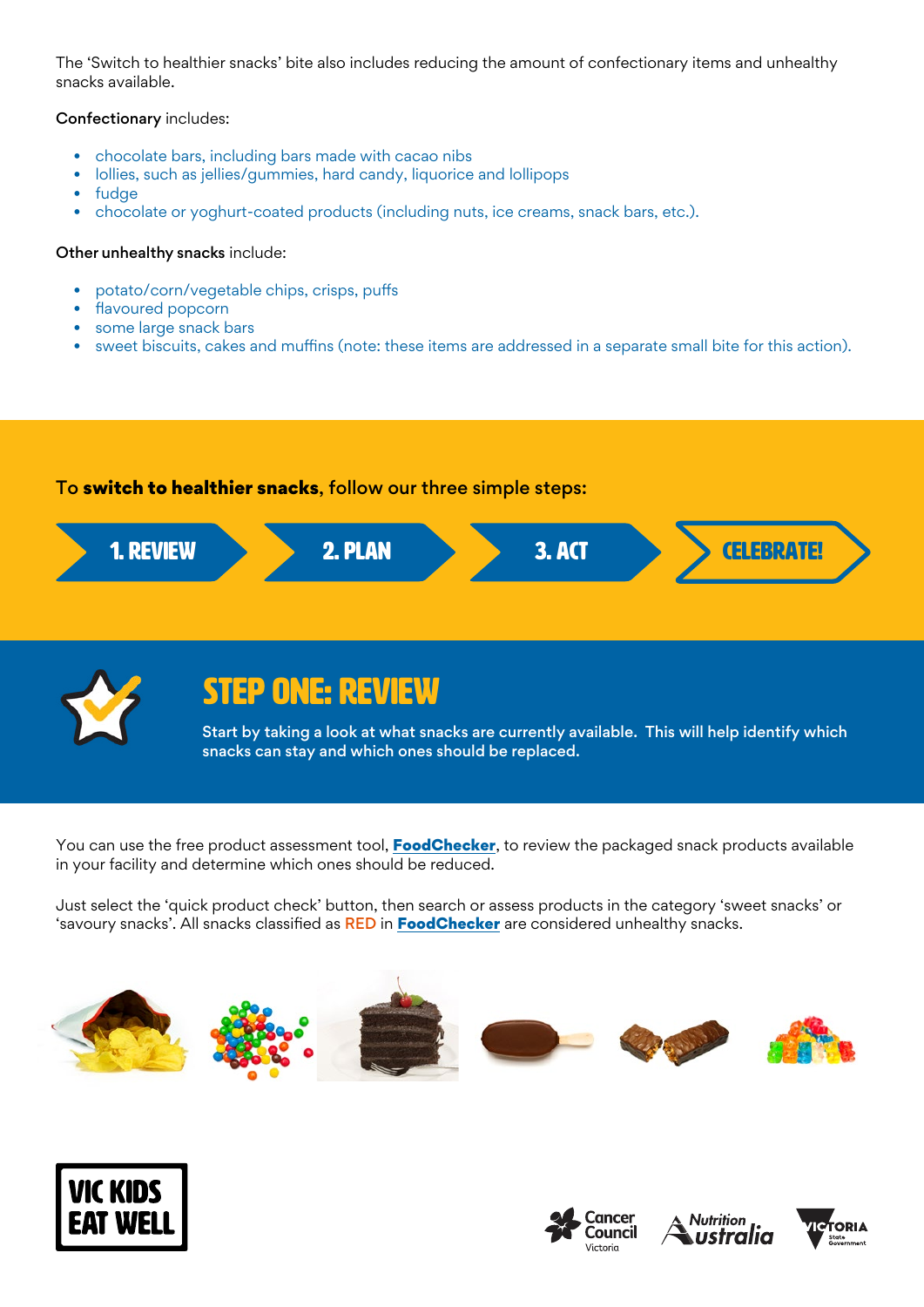

STEP TWO: PLAN

Now you know what you have, decide how you will make your changes.

Choose from many healthier snack options that can be included in the facility's food service.

You can use the free product assessment tool, **[FoodChecker](https://foodchecker.heas.health.vic.gov.au/)**, to find healthier snacks to replace some of the unhealthy options.

Just select the 'quick product check' button, then search or assess products in the category 'sweet snacks' or 'savoury snacks'.

All snacks classified as GREEN or AMBER are considered healthier snack options and are suitable for supply in these facilities.



Find out where the facility purchases its snacks from for the café/kiosk and/or vending machines. It could be:

- a local distributor or wholesaler
- a local supermarket or milk bar
- a vending machine supplier.

Once you know this, contact the supplier and find out what healthier snack options are available.

### TIP!

If there is a contract or agreement in place, discuss with the supplier what flexibility there is and how healthier options could be included in the existing contract.

If the facility uses a vending machine supplier, the good news is they are generally open to modifying the types of snacks in their machines to offer mainly healthier options, as well as removing branding associated with their unhealthy options and promoting their healthier options instead.

If the contract is set, you might need to wait to influence the contract when it comes time for renewal. Or consider using a different supplier that can offer the healthier snacks you want.







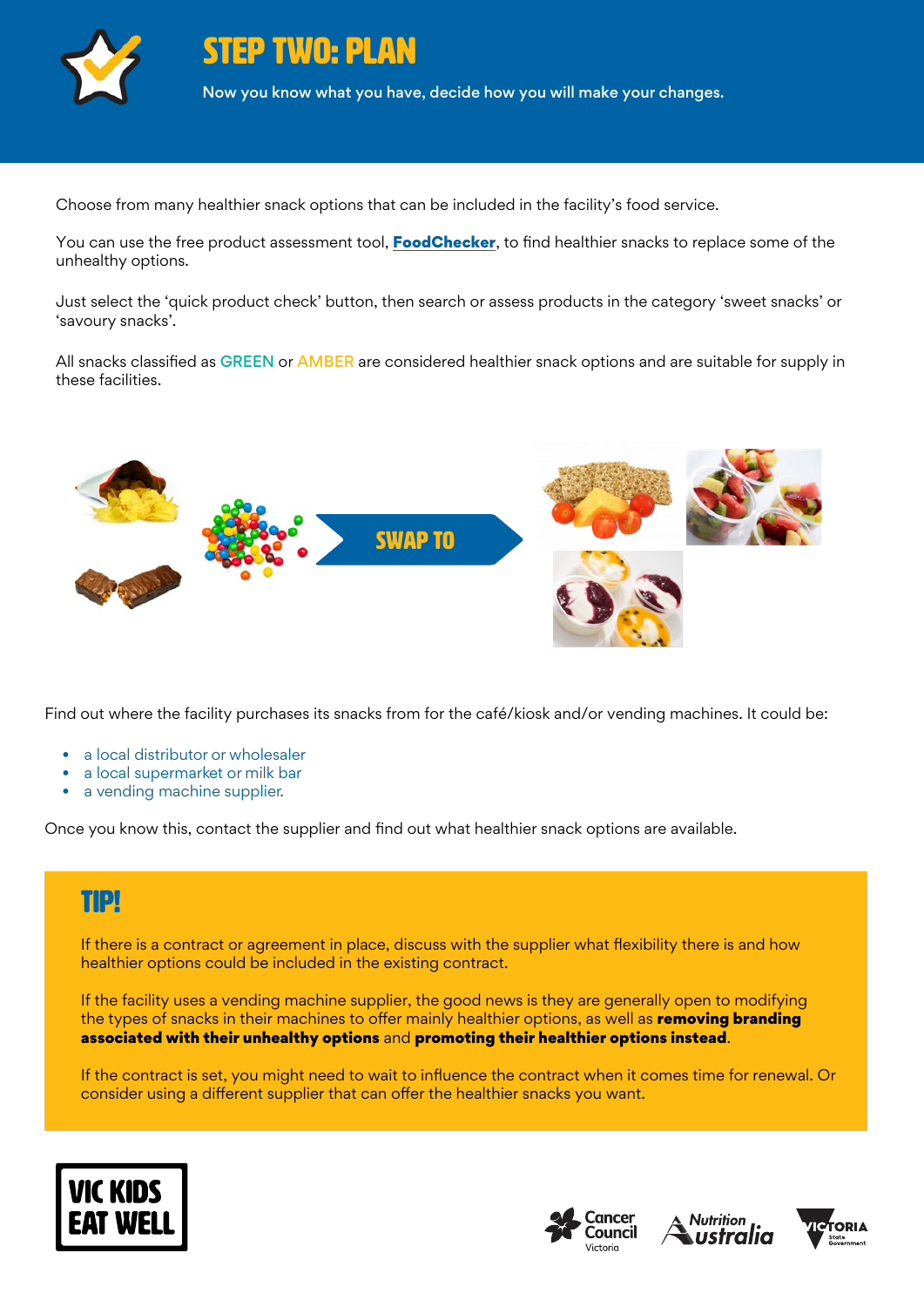## Preparing for change

There are different ways to introduce changes and make improvements to the snacks in a facility's food service. You can make changes all at once or use a gradual approach.

- All at once: An ideal time to do this is at the beginning of a new year or term, however it can be done at any time. This is a quick way to drastically improve the healthiness of the packaged snack offerings and works best if there are only a few changes to make.
- A gradual approach: This option gives customers more time to get used to the changes and an opportunity to try alternative snacks before less healthy snacks are removed. It is often the more readily accepted option if you need to make lots of changes to the snacks available. need to make lots of changes to the drinks available.

### TIP!

There are 2 ways you could take a gradual approach:

- 1. Replace the least popular snacks first, then work on replacing the best sellers second.
- 2. Sell down your stock of unhealthy snacks and don't order more once you sell out. As they sell out replace with healthier products.



## STEP THREE: ACT

Now you've done all the groundwork, it's time to put it into action.

### Here's a great example of switching up the snacks.

Vic Kids' Community Centre reviewed the snacks on their kiosk menu and found that they had eight out of 10 snacks available that were unhealthy (unhealthy snacks are highlighted in RED). Next, they identified healthier options they could make available on their kiosk menu. Vic Kids' Community Centre decided to remove or replace the unhealthy snacks as follows:



| <b>Snacks menu</b><br><b>BEFORE</b> small bite       | Price<br>(3) |
|------------------------------------------------------|--------------|
| Corn chips - nacho cheese                            | 3.50         |
| Potato chips - salt and vinegar                      | 3.50         |
| Pretzels                                             | 3.00         |
| Dip and cracker pack – tzatziki<br>and rice crackers | 3.50         |
| <b>Trail mix</b>                                     | 3.50         |
| Chocolate bar - caramel                              | 2.00         |
| Chocolate bar - mint                                 | 2.00         |
| Bag of jelly snakes                                  | 3.00         |
| Bag of party mix lollies                             | 3.00         |
| Yoghurt-coated fruit and nut bar                     | 2.50         |

| <b>Snacks menu</b><br><b>AFTER small bite</b>            | Price<br>$\left( \text{\$}\right)$ |
|----------------------------------------------------------|------------------------------------|
| Popcorn - lightly salted                                 | 3.50                               |
| Potato chips - salt and vinegar                          | 3.50                               |
| Veggie sticks and dip - carrot<br>and celery with hummus | 3.00                               |
| Cheese and cracker pack                                  | 3.50                               |
| <b>Trail mix</b>                                         | 3.50                               |
| Lightly salted almonds                                   | 3.00                               |
| Dip and cracker pack - tzatziki<br>and rice crackers     | 3.50                               |
| Chocolate bar - caramel                                  | 2.00                               |
| Bag of jelly snakes                                      | 3.00                               |
| Apricot oat bar 30g                                      | 2.50                               |





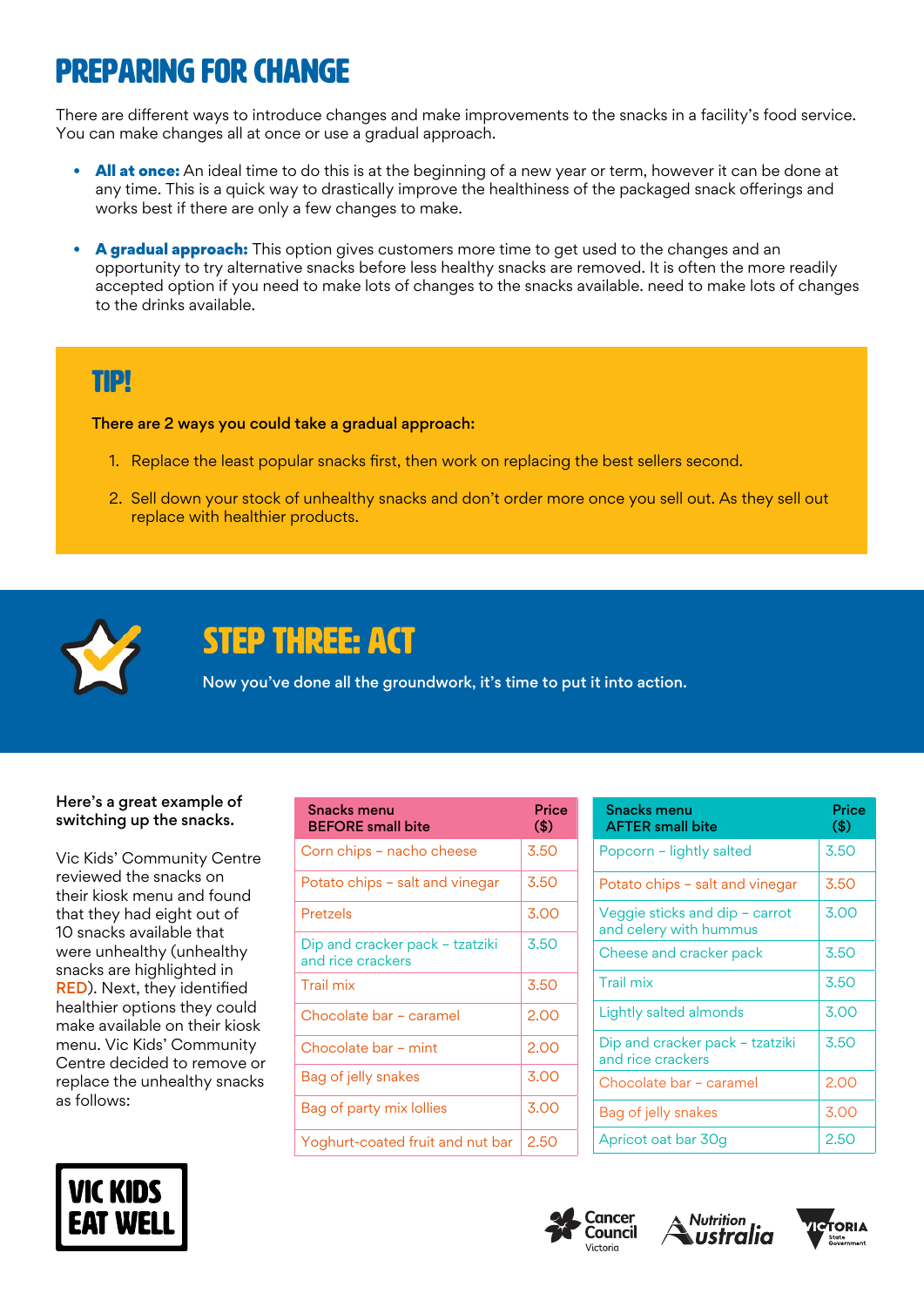# SUPPORTING SUCCESS

Think about the ways you can promote your new healthy options through the way they are placed, priced and promoted. You are more likely to have success by changing how snacks are priced and promoted.

- Place the healthier options in the most prominent areas on your counters.
- Promote the healthier snacks in meal deals together with healthier drink options e.g. lightly salted popcorn and water for \$5.
- Price healthier snack options competitively so they are the cheaper choice e.g. lower the price of healthier options or increase the price of less healthy options.

Remember, this is just one of the 'bites' you can do to switch up the snacks. Check out 'Keep confectionary and [unhealthy snacks out of sight'](https://www.vickidseatwell.health.vic.gov.au/resources) for how to reduce promotion of unhealthy snack options in the facility.